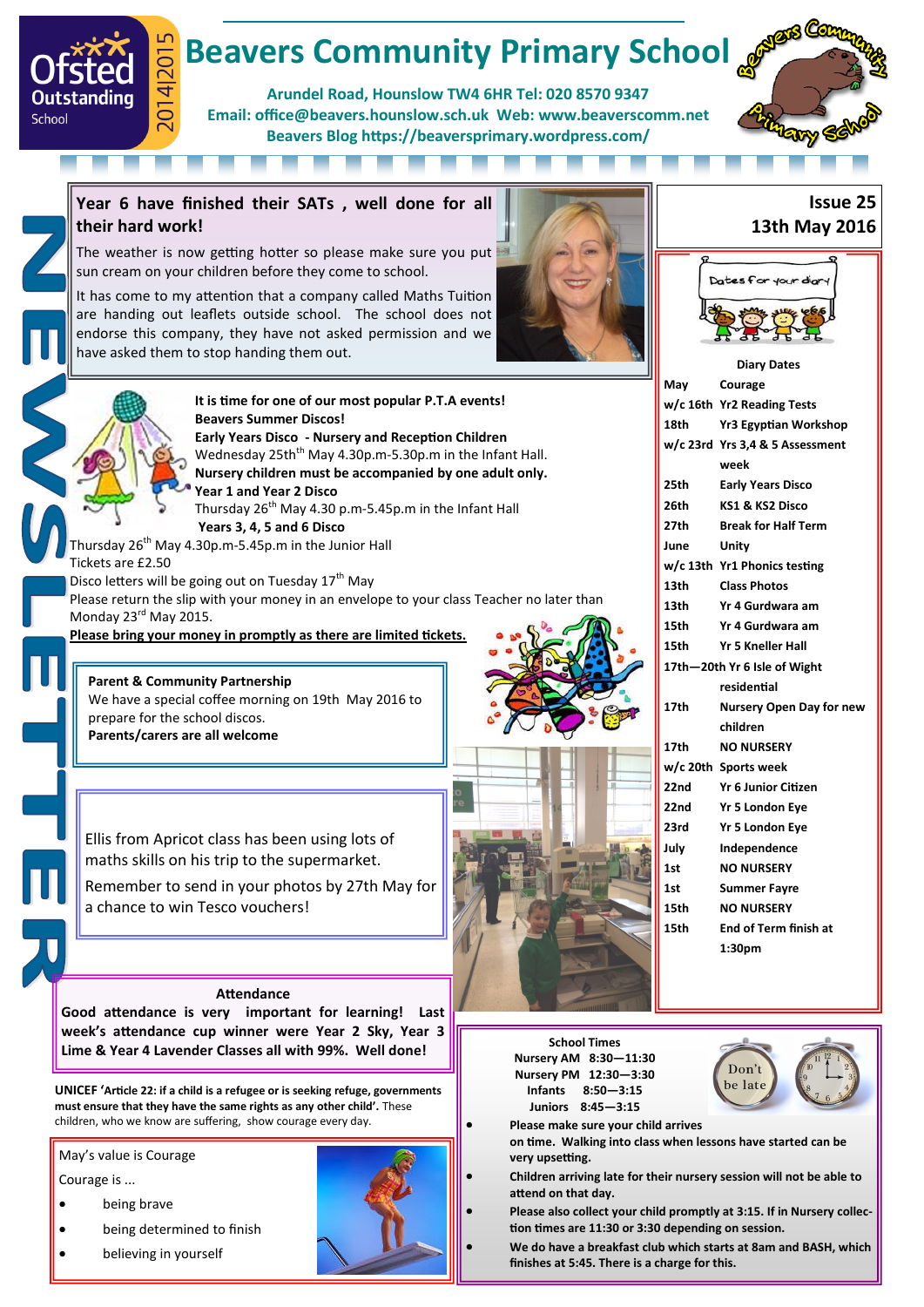

### Parent & Community Partnership

The guest artist, Sophie Herxheimer, talked with a number of parents during the morning on the 5<sup>th</sup> May, which she then made a drawing of all the important parts of the conversation. It was really fascinating to watch. I would also like to thank Poppy Learman (Community Arts Worker, Creative People and Places) for her help.



## **Heston and Cranford Local Hero Community Awards**

Celebrate our local community heroes who have made a big difference to our area. Nominate a good neighbour, local comedian, unsung hero, local good business or young hero. To nominate download the form on [www.hestonwest.org/events](http://www.hestonwest.org/events) or call Isabel at TW4 CDT on 07759074864

Community News — Barbara Moses Community Liaison **Officer** 





**Awarded for: Good Values & Good Behaviour**

**06/05/16**

Dren – Green Dua – Scarlet Daniel – Jade Saleh - Red Shanala - Purple

Ahmed – Lime Ananya – Ruby

Applications for Afterschool clubs for this term is now closed. Signing up for next term will start the week beginning Monday 6<sup>th</sup> June.



For the past two weeks year one have been learning about germs. After noticing that not all children were washing their hands after using the toilet or before eating, Year 1 teachers decided to prove to children that clean looking hands are not always as clean as we think. We conducted an experiment to demonstrate the power of germs and the importance of hand washing. We used three pieces of bread. One piece was not touched, one piece was touched by the teacher with clean hands and the final piece was touched by all the children within the class with unwashed hands. Mould grew on all slices of bread, but more abundantly on the piece touched with unwashed hands due to the bacteria and germs that were on our hands. Yuck! So lessons to all…don't forget to wash your hands before you handle food and after using the toilet.



## **Great British Tennis weekend**

"Come to Lampton Park for your 1st tennis experience of 2016. Adult and Junior tennis coaching will be provided for all involved. Don't worry if you don't have tennis equipment to take part, we can provide everything you need, just turn up with shoes to move around in and a positive mind !!"

Follow the link below to access the FREE sessions at Lampton Park [https://clubspark.lta.org.uk/OpenDays/](https://clubspark.lta.org.uk/OpenDays/LamptonParkTennisClub/777b4c0e-a739-485d-b564-392c0ea2b416) [LamptonParkTennisClub/777b4c0e](https://clubspark.lta.org.uk/OpenDays/LamptonParkTennisClub/777b4c0e-a739-485d-b564-392c0ea2b416)-a739-485d-b564-





Stagecoach in Isleworth have very kindly donated a voucher for one of our children to take part in their Summer Holiday workshop. This prize will be raffled at the Summer Fayre.

For more information about Stagecoach and the courses they offer please visit their website at [www.stagecoach.co.uk/isleworth](http://www.stagecoach.co.uk/isleworth)